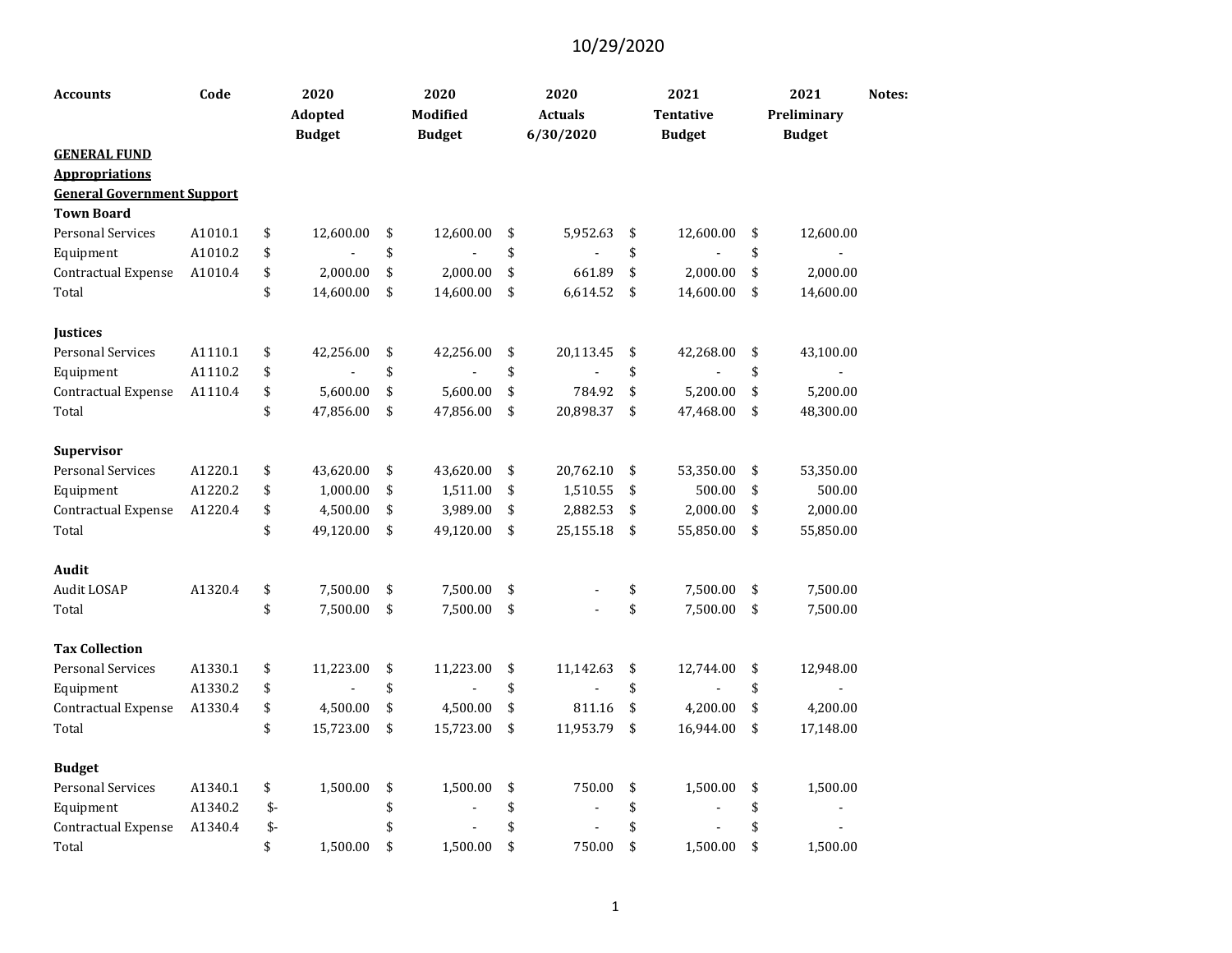| <b>Accounts</b>            | Code    | 2020<br>Adopted<br><b>Budget</b> | 2020<br><b>Modified</b><br><b>Budget</b> | 2020<br><b>Actuals</b><br>6/30/2020 | 2021<br><b>Tentative</b><br><b>Budget</b> | 2021<br>Preliminary<br><b>Budget</b> | Notes: |
|----------------------------|---------|----------------------------------|------------------------------------------|-------------------------------------|-------------------------------------------|--------------------------------------|--------|
| <b>Assessors</b>           |         |                                  |                                          |                                     |                                           |                                      |        |
| <b>Personal Services</b>   | A1355.1 | \$                               |                                          |                                     |                                           | \$                                   |        |
| Equipment                  | A1355.2 | \$                               | \$                                       | \$                                  | \$                                        | \$                                   |        |
| <b>Contractual Expense</b> | A1355.4 | \$<br>40,375.00                  | \$<br>40,375.00                          | \$<br>467.64                        | \$<br>39,200.00                           | \$<br>39,200.00                      |        |
| Total                      |         | \$<br>40,375.00                  | \$<br>40,375.00                          | \$<br>467.64                        | \$<br>39,200.00                           | \$<br>39,200.00                      |        |
| <b>Fiscal Advisors</b>     |         |                                  |                                          |                                     |                                           |                                      |        |
| Contractual Expense        | A1380.4 | \$                               | \$                                       | \$                                  | \$                                        | \$                                   |        |
| Total                      |         | \$                               | \$                                       | \$                                  | \$                                        | \$                                   |        |
| <b>Town Clerk</b>          |         |                                  |                                          |                                     |                                           |                                      |        |
| <b>Personal Services</b>   | A1410.1 | \$<br>37,828.00                  | \$<br>37,828.00                          | \$<br>18,185.79                     | \$<br>37,891.00                           | \$<br>38,525.00                      |        |
| Equipment                  | A1410.2 | \$                               | \$                                       | \$                                  | \$                                        | \$                                   |        |
| Contractual Expense        | A1410.4 | \$<br>3,500.00                   | \$<br>3,500.00                           | \$<br>1,158.01                      | \$<br>3,200.00                            | \$<br>3,200.00                       |        |
| Total                      |         | \$<br>41,328.00                  | \$<br>41,328.00                          | \$<br>19,343.80                     | \$<br>41,091.00                           | \$<br>41,725.00                      |        |
| <b>Attorney</b>            |         |                                  |                                          |                                     |                                           |                                      |        |
| <b>Personal Services</b>   | A1420.1 | \$                               |                                          | \$                                  |                                           | \$                                   |        |
| Equipment                  | A1420.2 | \$                               | \$                                       | \$                                  | \$                                        | \$                                   |        |
| Contractual Expense        | A1420.4 | \$<br>40,000.00                  | \$<br>40,000.00                          | \$<br>10,633.00                     | \$<br>30,000.00                           | \$<br>30,000.00                      |        |
| Total                      |         | \$<br>40,000.00                  | \$<br>40,000.00                          | \$<br>10,633.00                     | \$<br>30,000.00                           | \$<br>30,000.00                      |        |
| <b>Engineer</b>            |         |                                  |                                          |                                     |                                           |                                      |        |
| <b>Contractual Expense</b> | A1440.4 | \$<br>3,500.00                   | \$<br>3,500.00                           | \$                                  | \$<br>2,500.00                            | \$<br>2,500.00                       |        |
| Total                      |         | \$<br>3.500.00                   | \$<br>3.500.00                           | \$                                  | \$<br>2.500.00                            | \$<br>2.500.00                       |        |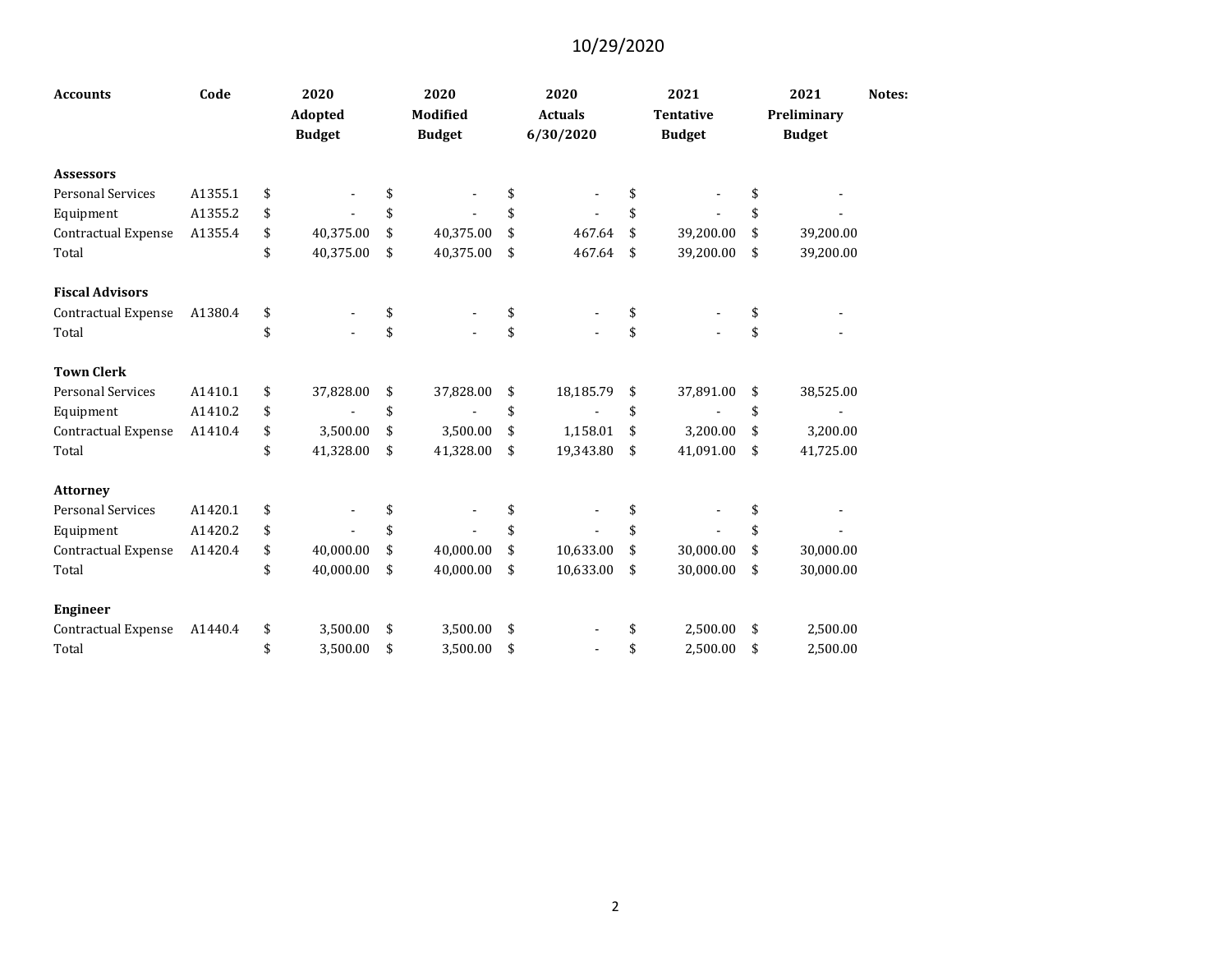| <b>Accounts</b>                     | Code    | 2020<br>Adopted<br><b>Budget</b> | 2020<br>Modified<br><b>Budget</b> |      | 2020<br><b>Actuals</b><br>6/30/2020 | 2021<br><b>Tentative</b><br><b>Budget</b> | 2021<br>Preliminary<br><b>Budget</b> | Notes: |
|-------------------------------------|---------|----------------------------------|-----------------------------------|------|-------------------------------------|-------------------------------------------|--------------------------------------|--------|
| <b>Elections</b>                    |         |                                  |                                   |      |                                     |                                           |                                      |        |
| <b>Personal Services</b>            | A1450.1 | \$                               | \$                                | \$   |                                     | \$                                        | \$                                   |        |
| Equipment                           | A1450.2 | \$                               | \$                                | \$   |                                     | \$                                        | \$                                   |        |
| Contractual Expense                 | A1450.4 | \$<br>250.00                     | \$<br>250.00                      | \$   |                                     | \$<br>250.00                              | \$<br>250.00                         |        |
| Total                               |         | \$<br>250.00                     | \$<br>250.00                      | \$   |                                     | \$<br>250.00                              | \$<br>250.00                         |        |
| <b>Buildings</b>                    |         |                                  |                                   |      |                                     |                                           |                                      |        |
| <b>Personal Services</b>            | A1620.1 | \$<br>2,000.00                   | \$<br>2,000.00                    | \$   | 437.48                              | \$<br>2,000.00                            | \$<br>2,000.00                       |        |
| Equipment                           | A1620.2 | \$<br>500.00                     | \$<br>500.00                      | $$-$ |                                     | \$                                        | \$<br>$\blacksquare$                 |        |
| Contractual Expense                 | A1620.4 | \$<br>60,000.00                  | \$<br>60,000.00                   | \$   | 13,653.79                           | \$<br>60,000.00                           | \$<br>60,000.00                      |        |
| Total                               |         | \$<br>62,500.00                  | \$<br>62,500.00                   | \$   | 14,091.27                           | \$<br>62,000.00                           | \$<br>62,000.00                      |        |
| <b>Central Communicatons System</b> |         |                                  |                                   |      |                                     |                                           |                                      |        |
| <b>Personal Services</b>            | A1650.1 | \$<br>$\blacksquare$             | \$                                | \$   |                                     | \$                                        | \$                                   |        |
| Equipment                           | A1650.2 | \$                               | \$                                | \$   |                                     | \$                                        | \$                                   |        |
| Contractual Expense                 | A1650.4 | \$<br>5,000.00                   | \$<br>5,000.00                    | \$   | 5,089.15                            | \$<br>5,000.00                            | \$<br>5,000.00                       |        |
| Total                               |         | \$<br>5,000.00                   | \$<br>5,000.00                    | \$   | 5,089.15                            | \$<br>5,000.00                            | \$<br>5,000.00                       |        |
| <b>Central Printing and Mailing</b> |         |                                  |                                   |      |                                     |                                           |                                      |        |
| <b>Personal Services</b>            | A1670.1 | \$                               | \$                                | \$   |                                     | \$                                        | \$                                   |        |
| Equipment                           | A1670.2 | \$                               | \$                                | \$   |                                     | \$                                        | \$                                   |        |
| <b>Contractual Expense</b>          | A1670.4 | \$<br>2,500.00                   | \$<br>2,500.00                    | \$   | 2,696.36                            | \$<br>1,700.00                            | \$<br>1,700.00                       |        |
| Total                               |         | \$<br>2,500.00                   | \$<br>2,500.00                    | \$   | 2,696.36                            | \$<br>1,700.00                            | \$<br>1,700.00                       |        |
| <b>Special items</b>                |         |                                  |                                   |      |                                     |                                           |                                      |        |
| Unallocated Insuran                 | A1910.4 | \$<br>36,000.00                  | \$<br>36,000.00                   | \$   | 35,493.86                           | \$<br>40,000.00                           | \$<br>40,000.00                      |        |
| Municipal Associatio                | A1920.4 | \$<br>1,100.00                   | \$<br>1,100.00                    | \$   | 1,099.00                            | \$<br>1,000.00                            | \$<br>1,000.00                       |        |
| Contingency                         | A1990.4 | \$<br>45,000.00                  | \$<br>45,000.00                   | \$   |                                     | \$<br>42,000.00                           | \$<br>42,000.00                      |        |
| Total                               |         | \$<br>82,100.00                  | \$<br>82,100.00                   | \$   | 36,592.86                           | \$<br>83,000.00                           | \$<br>83,000.00                      |        |
| Total General Government Supp \$    |         | 413,852.00                       | \$<br>413,852.00                  | \$   | 154,285.94                          | \$<br>408,603.00                          | \$<br>410,273.00                     |        |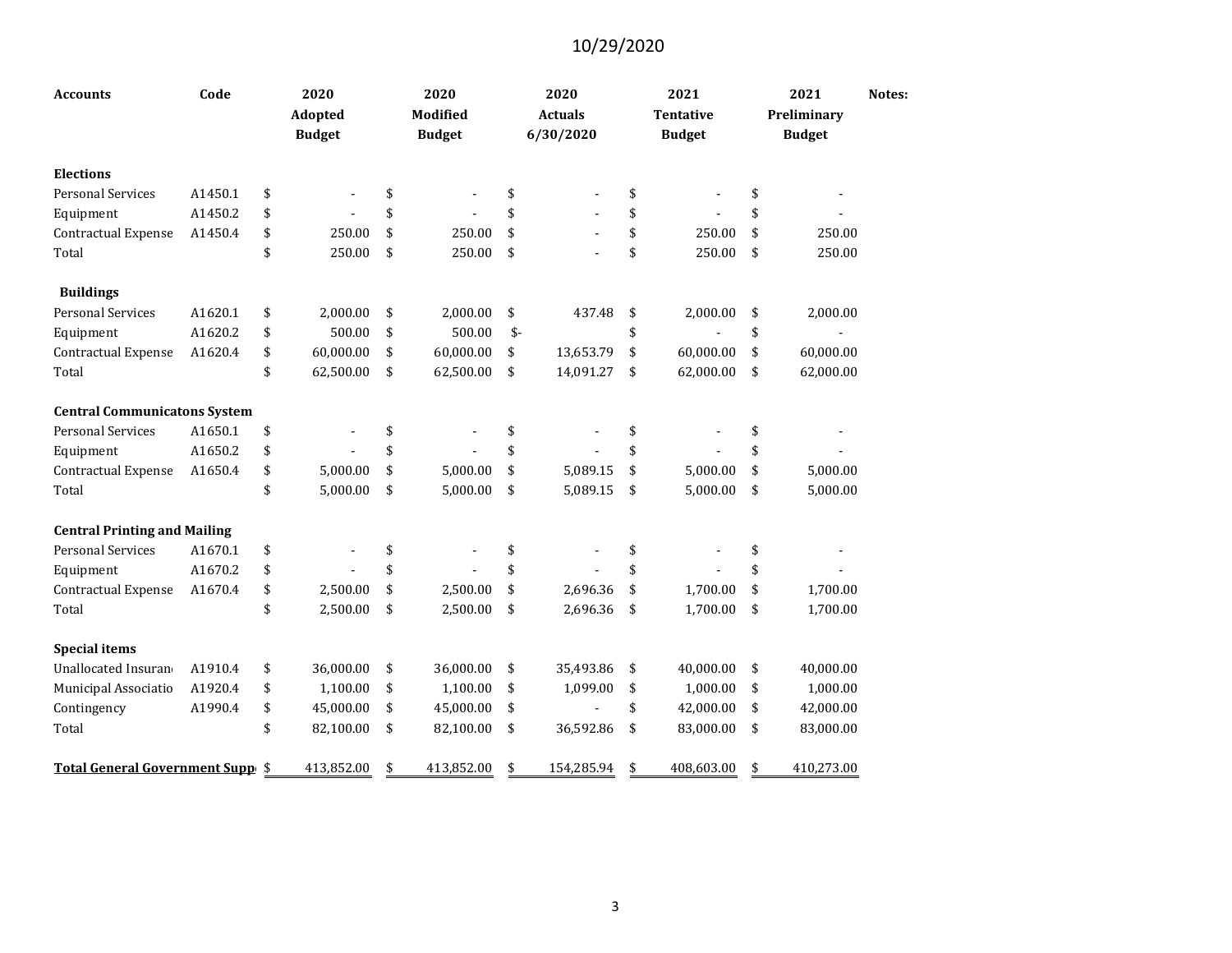| <b>Accounts</b>             | Code    | 2020<br>Adopted<br><b>Budget</b> | 2020<br><b>Modified</b><br><b>Budget</b> | 2020<br><b>Actuals</b><br>6/30/2020 | 2021<br><b>Tentative</b><br><b>Budget</b> | 2021<br>Preliminary<br><b>Budget</b> | Notes: |
|-----------------------------|---------|----------------------------------|------------------------------------------|-------------------------------------|-------------------------------------------|--------------------------------------|--------|
| <b>Public Safety</b>        |         |                                  |                                          |                                     |                                           |                                      |        |
| <b>Traffic Control</b>      |         |                                  |                                          |                                     |                                           |                                      |        |
| <b>Personal Services</b>    | A3310.1 | \$                               | \$                                       | \$                                  | \$                                        | \$                                   |        |
| Equipment                   | A3310.2 | \$                               | \$                                       | \$                                  | \$                                        | \$                                   |        |
| <b>Contractual Expense</b>  | A3310.4 | \$<br>1,500.00                   | \$<br>1,500.00                           | \$                                  | \$<br>1,500.00                            | \$<br>1,500.00                       |        |
| Total                       |         | \$<br>1,500.00                   | \$<br>1,500.00                           | \$                                  | \$<br>1,500.00                            | \$<br>1,500.00                       |        |
| <b>Control of Dogs</b>      |         |                                  |                                          |                                     |                                           |                                      |        |
| <b>Personal Services</b>    | A3510.1 | \$<br>7,791.00                   | \$<br>7,791.00                           | \$<br>3,895.35                      | \$<br>7,791.00                            | \$<br>7,947.00                       |        |
| Equipment                   | A3510.2 | \$                               | \$                                       | \$                                  | \$                                        | \$                                   |        |
| Contractual Expense         | A3510.4 | \$<br>5,130.00                   | \$<br>5,130.00                           | \$<br>$(260.16)$ \$                 | 4,700.00                                  | \$<br>4,700.00                       |        |
| Total                       |         | \$<br>12,921.00                  | \$<br>12,921.00                          | \$<br>3,635.19                      | \$<br>12,491.00                           | \$<br>12,647.00                      |        |
| <b>Animal Control Other</b> |         |                                  |                                          |                                     |                                           |                                      |        |
| <b>Personal Services</b>    | A3520.1 | \$                               | \$                                       | \$                                  | \$                                        | \$                                   |        |
| Equipment                   | A3520.2 | \$                               | \$                                       | \$                                  | \$<br>$\blacksquare$                      | \$                                   |        |
| Contractual Expense         | A3520.4 | \$<br>500.00                     | \$<br>500.00                             | \$                                  | \$                                        | \$                                   |        |
| Total                       |         | \$<br>500.00                     | \$<br>500.00                             | \$                                  | \$                                        | \$                                   |        |
| <b>Safety Inspection</b>    |         |                                  |                                          |                                     |                                           |                                      |        |
| <b>Personal Services</b>    | A3620.1 | \$<br>11,500.00                  | \$<br>11,500.00                          | \$<br>5,750.03                      | \$<br>11,500.00                           | \$<br>11,730.00                      |        |
| Equipment                   | A3620.2 | \$<br>300.00                     | \$<br>300.00                             | \$                                  | \$<br>300.00                              | \$<br>300.00                         |        |
| Contractual Expense         | A3620.4 | \$<br>1,000.00                   | \$<br>1,000.00                           | \$<br>287.30                        | \$<br>1,000.00                            | \$<br>1,000.00                       |        |
| Total                       |         | \$<br>12,800.00                  | \$<br>12,800.00                          | \$<br>6,037.33                      | \$<br>12,800.00                           | \$<br>13,030.00                      |        |
| <b>Total Public Safety</b>  |         | \$<br>27,721.00                  | \$<br>27,721.00                          | \$<br>9,672.52                      | \$<br>26,791.00                           | \$<br>27,177.00                      |        |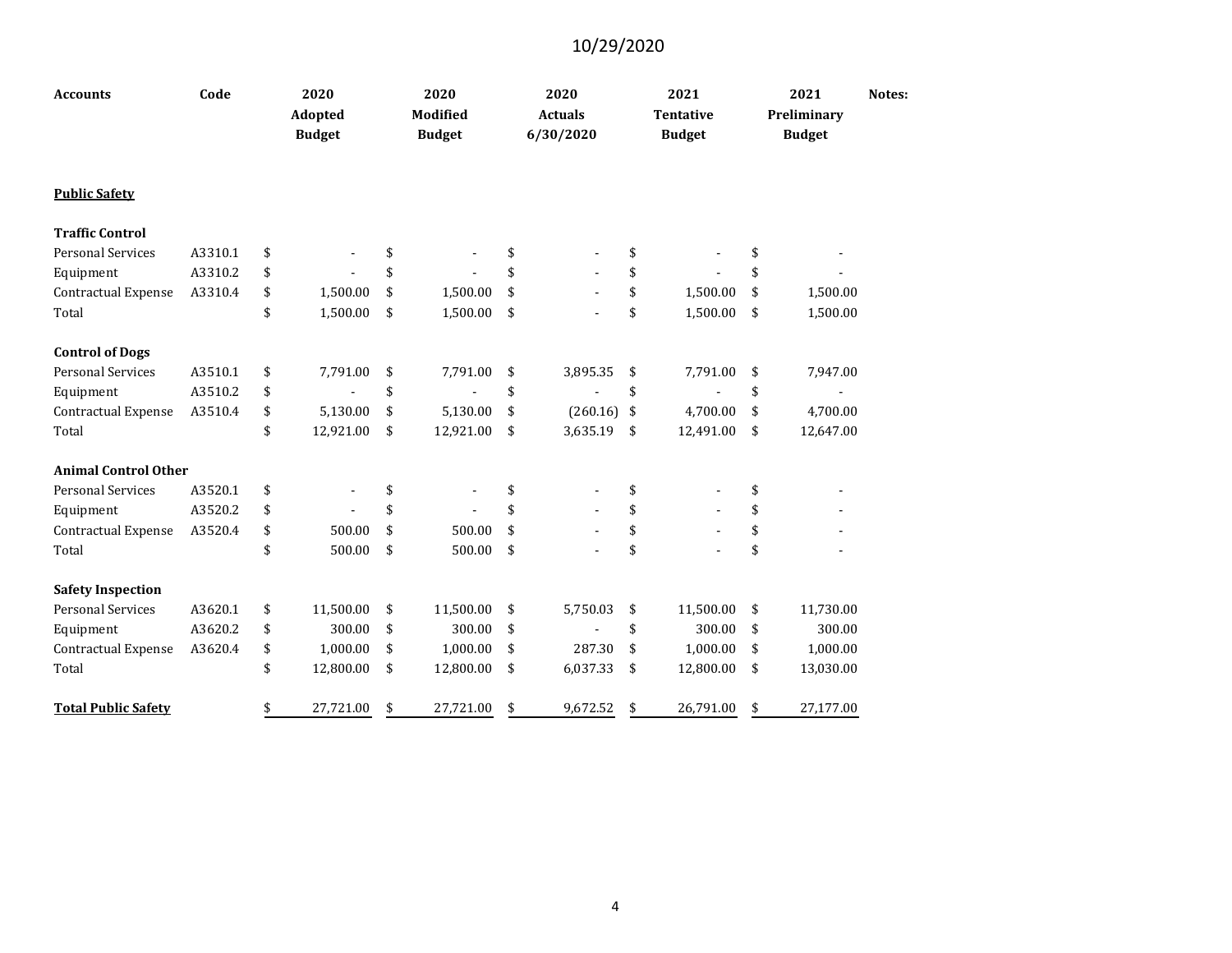| <b>Accounts</b>                      | Code    | 2020<br>Adopted<br><b>Budget</b> | 2020<br>Modified<br><b>Budget</b> | 2020<br><b>Actuals</b><br>6/30/2020 | 2021<br><b>Tentative</b><br><b>Budget</b> | 2021<br>Preliminary<br><b>Budget</b> | Notes: |
|--------------------------------------|---------|----------------------------------|-----------------------------------|-------------------------------------|-------------------------------------------|--------------------------------------|--------|
| <b>Health</b>                        |         |                                  |                                   |                                     |                                           |                                      |        |
| <b>Board of Health</b>               |         |                                  |                                   |                                     |                                           |                                      |        |
| <b>Personal Services</b>             | A4010.1 | \$                               | \$<br>1,200.00                    | \$<br>600.00                        | \$<br>1,200.00                            | \$<br>1,200.00                       |        |
| Total                                |         | \$                               | \$<br>1,200.00                    | \$<br>600.00                        | \$<br>1,200.00                            | \$<br>1,200.00                       |        |
| <b>Registrar of Vital Statistics</b> |         |                                  |                                   |                                     |                                           |                                      |        |
| <b>Personal Services</b>             | A4020.1 | \$<br>1,000.00                   | \$<br>1,000.00                    | \$<br>500.00                        | \$<br>1,000.00                            | \$<br>1,020.00                       |        |
| Equipment                            | A4020.2 | \$<br>250.00                     | \$<br>250.00                      | \$                                  | \$                                        | \$                                   |        |
| Contractual Expense                  | A4020.4 | \$<br>250.00                     | \$<br>250.00                      | \$<br>19.95                         | \$<br>250.00                              | \$<br>250.00                         |        |
| Total                                |         | \$<br>1,500.00                   | \$<br>1,500.00                    | \$<br>519.95                        | \$<br>1,250.00                            | \$<br>1,270.00                       |        |
| Ambulance                            |         |                                  |                                   |                                     |                                           |                                      |        |
| <b>Personal Services</b>             | A4540.1 | \$                               | \$                                | \$                                  | \$                                        | \$                                   |        |
| Equipment                            | A4540.2 | \$                               | \$                                | \$                                  | \$                                        | \$                                   |        |
| Contractual Expense                  | A4540.4 | \$<br>139,301.00                 | \$<br>139,301.00                  | \$<br>70,000.00                     | \$<br>139,301.00                          | \$<br>134,301.00                     |        |
| Total                                |         | \$<br>139,301.00                 | \$<br>139,301.00                  | \$<br>70,000.00                     | \$<br>139,301.00                          | \$<br>134,301.00                     |        |
| <b>Total Health</b>                  |         | \$<br>140,801.00                 | \$<br>140,801.00                  | \$<br>71,119.95                     | \$<br>141,751.00                          | \$<br>136,771.00                     |        |
| <b>Transportation</b>                |         |                                  |                                   |                                     |                                           |                                      |        |
| <b>Superintendent of Highways</b>    |         |                                  |                                   |                                     |                                           |                                      |        |
| <b>Personal Services</b>             | A5010.1 | \$<br>63,320.00                  | \$<br>63,320.00                   | \$<br>31,659.64                     | \$<br>63,320.00                           | \$<br>64,586.00                      |        |
| Equipment                            | A5010.2 | \$                               | \$                                | \$                                  | \$                                        | \$                                   |        |
| Contractual Expense                  | A5010.4 | \$<br>1,750.00                   | \$<br>1,750.00                    | \$<br>1,073.96                      | \$<br>1,750.00                            | \$<br>1,750.00                       |        |
| Total                                |         | \$<br>65,070.00                  | \$<br>65,070.00                   | \$<br>32,733.60                     | \$<br>65,070.00                           | \$<br>66,336.00                      |        |
| <b>Street Lighting</b>               |         |                                  |                                   |                                     |                                           |                                      |        |
| Contractual Expense                  | A5182.4 | \$<br>2,500.00                   | \$<br>2,500.00                    | \$<br>819.22                        | \$<br>2,000.00                            | \$<br>2,000.00                       |        |
| Total                                |         | \$<br>2,500.00                   | \$<br>2,500.00                    | \$<br>819.22                        | \$<br>2,000.00                            | \$<br>2,000.00                       |        |
| <b>Total Transportation</b>          |         | \$<br>67,570.00                  | \$<br>67,570.00                   | \$<br>33,552.82                     | \$<br>67,070.00                           | \$<br>68,336.00                      |        |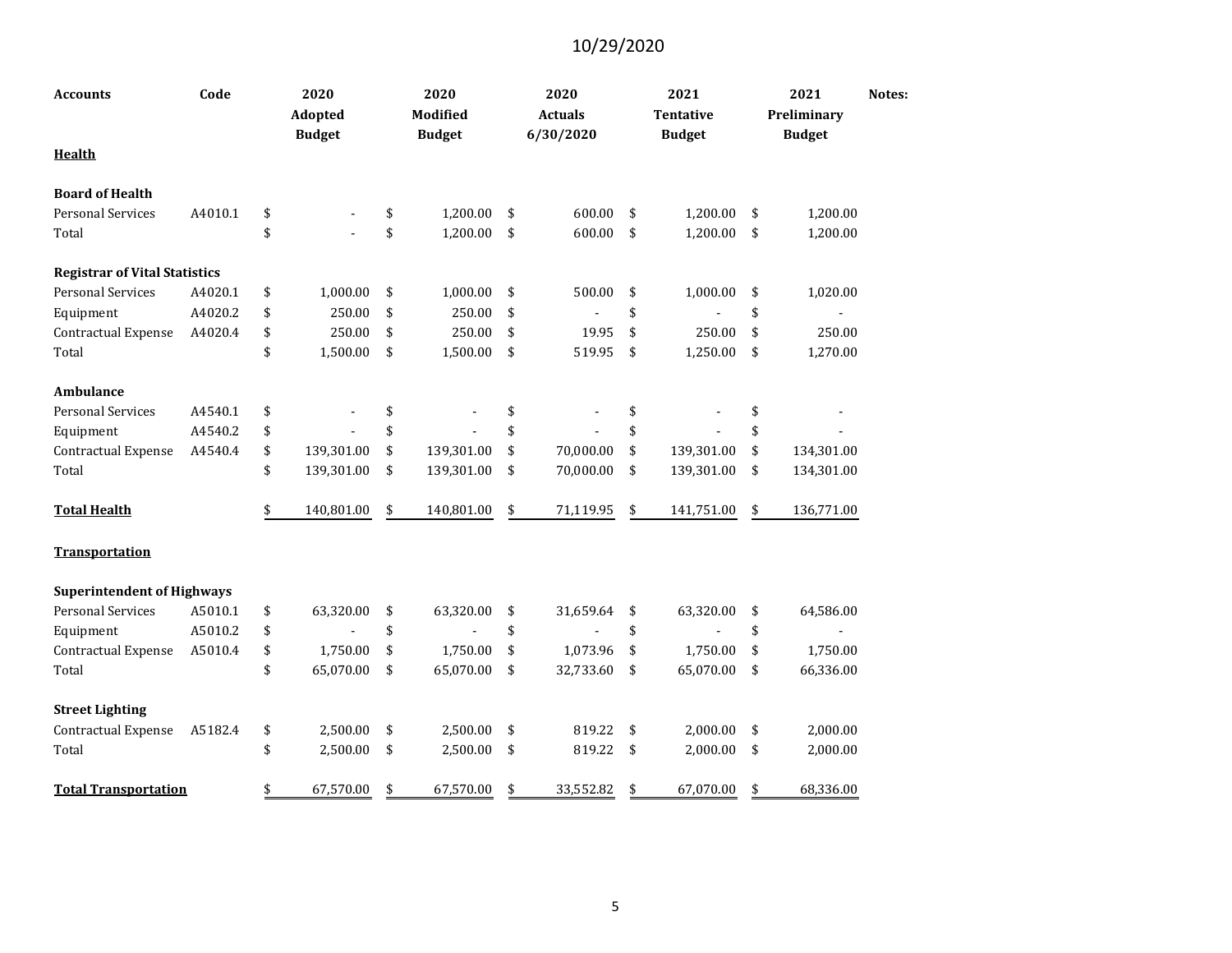| <b>Accounts</b>                                                   | Code    | 2020<br>Adopted<br><b>Budget</b>   | 2020<br><b>Modified</b><br><b>Budget</b> | 2020<br><b>Actuals</b><br>6/30/2020 | 2021<br><b>Tentative</b><br><b>Budget</b> | 2021<br>Preliminary<br><b>Budget</b> | Notes: |
|-------------------------------------------------------------------|---------|------------------------------------|------------------------------------------|-------------------------------------|-------------------------------------------|--------------------------------------|--------|
| <b>Waterways Navigation</b>                                       |         |                                    |                                          |                                     |                                           |                                      |        |
| Contractual Expense                                               | A5710.4 | \$<br>1,800.00                     | \$<br>1,800.00                           | \$                                  | \$<br>1,800.00                            | \$<br>1,800.00                       |        |
| Total                                                             |         | \$<br>1,800.00                     | \$<br>1,800.00                           | \$                                  | \$<br>1,800.00                            | \$<br>1,800.00                       |        |
| <b>Total Waterways Navigation</b>                                 |         | \$<br>1,800.00                     | \$<br>1,800.00                           | \$                                  | 1,800.00                                  | \$<br>1,800.00                       |        |
| <b>Economic Assistance and Opportunity</b>                        |         |                                    |                                          |                                     |                                           |                                      |        |
| <b>Publicity</b>                                                  |         |                                    |                                          |                                     |                                           |                                      |        |
| Contractual Expense                                               | A6410.4 | \$<br>300.00                       | \$<br>300.00                             | \$                                  | \$<br>300.00                              | \$<br>300.00                         |        |
| Total                                                             |         | \$<br>300.00                       | \$<br>300.00                             | \$                                  | \$<br>300.00                              | \$<br>300.00                         |        |
| <b>Veterans Services</b>                                          |         |                                    |                                          |                                     |                                           |                                      |        |
| <b>Personal Services</b>                                          | A6510.1 | \$<br>$\qquad \qquad \blacksquare$ | \$                                       | \$                                  | \$                                        | \$                                   |        |
| Equipment                                                         | A6510.2 | \$                                 | \$                                       | \$                                  | \$                                        | \$                                   |        |
| Contractual Expense                                               | A6510.4 | \$<br>700.00                       | \$<br>700.00                             | \$                                  | \$<br>700.00                              | \$<br>700.00                         |        |
| Total                                                             |         | \$<br>700.00                       | \$<br>700.00                             | \$                                  | \$<br>700.00                              | \$<br>700.00                         |        |
| Total Economic Assistance and C \$                                |         | 1,000.00                           | \$<br>1,000.00                           | \$                                  | 1,000.00                                  | \$<br>1,000.00                       |        |
| <b>Culture and Recreation</b>                                     |         |                                    |                                          |                                     |                                           |                                      |        |
| Special Recreational Facilities (Pilot Knob Beach and BattleHill) |         |                                    |                                          |                                     |                                           |                                      |        |
| <b>Personal Services</b>                                          | A7180.1 | \$<br>9,500.00                     | \$<br>9,500.00                           | \$                                  | \$<br>9,500.00                            | \$<br>12,000.00                      |        |
| Equipment                                                         | A7180.2 | \$<br>1,000.00                     | \$<br>1,000.00                           | \$                                  | \$<br>500.00                              | \$<br>500.00                         |        |
| Contractual Expense                                               | A7180.4 | \$<br>33,500.00                    | \$<br>33,500.00                          | \$                                  | \$<br>13,500.00                           | \$<br>13,500.00                      |        |
| Total                                                             |         | \$<br>44,000.00                    | \$<br>44,000.00                          | \$                                  | \$<br>23,500.00                           | \$<br>26,000.00                      |        |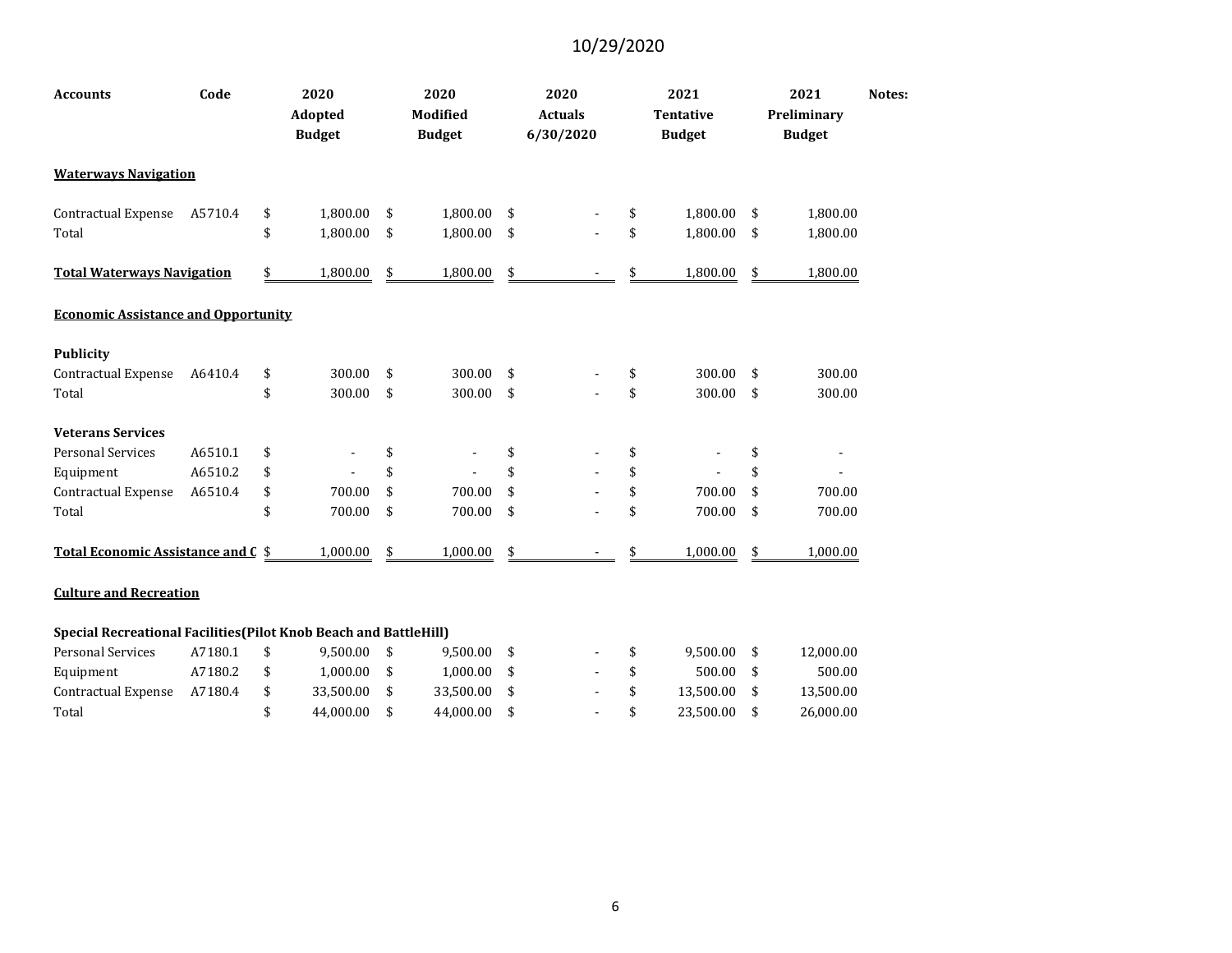| <b>Accounts</b>                     | Code    |               | 2020<br>Adopted<br><b>Budget</b> | 2020<br><b>Modified</b><br><b>Budget</b> | 2020<br><b>Actuals</b><br>6/30/2020 | 2021<br><b>Tentative</b><br><b>Budget</b> | 2021<br>Preliminary<br><b>Budget</b> | Notes: |
|-------------------------------------|---------|---------------|----------------------------------|------------------------------------------|-------------------------------------|-------------------------------------------|--------------------------------------|--------|
| <b>Youth Program</b>                |         |               |                                  |                                          |                                     |                                           |                                      |        |
| <b>Personal Services</b>            | A7310.1 | $$-$          |                                  | \$                                       | \$<br>$\overline{\phantom{a}}$      | \$<br>$\blacksquare$                      | \$                                   |        |
| Equipment                           | A7310.2 | $\mathsf{\$}$ |                                  | \$                                       | \$                                  | \$                                        | \$                                   |        |
| Contractual Expense                 | A7310.4 | \$            | 650.00                           | \$<br>650.00                             | \$                                  | \$<br>650.00                              | \$<br>650.00                         |        |
| Total                               |         | \$            | 650.00                           | \$<br>650.00                             | \$                                  | \$<br>650.00                              | \$<br>650.00                         |        |
| <b>Joint Youth Project</b>          |         |               |                                  |                                          |                                     |                                           |                                      |        |
| Contractual Expense                 | A7320.4 | \$            | 12,950.00                        | \$<br>12,950.00                          | \$                                  | \$<br>5,000.00                            | \$<br>5,000.00                       |        |
| Total                               |         | \$            | 12,950.00                        | \$<br>12,950.00                          | \$                                  | \$<br>5,000.00                            | \$<br>5,000.00                       |        |
| <b>Historian</b>                    |         |               |                                  |                                          |                                     |                                           |                                      |        |
| <b>Personal Services</b>            | A7510.1 | \$            | 840.00                           | \$<br>840.00                             | \$<br>420.00                        | \$<br>840.00                              | \$<br>860.00                         |        |
| Equipment                           | A7510.2 | \$            |                                  | \$                                       | \$                                  | \$                                        | \$                                   |        |
| Contractual Expense                 | A7510.4 | \$            |                                  | \$                                       | \$                                  | \$                                        | \$                                   |        |
| Total                               |         | \$            | 840.00                           | \$<br>840.00                             | \$<br>420.00                        | \$<br>840.00                              | \$<br>860.00                         |        |
| <b>Celebration</b>                  |         |               |                                  |                                          |                                     |                                           |                                      |        |
| <b>Personal Services</b>            | A7550.1 | \$            | $\overline{a}$                   | \$                                       | \$                                  | \$                                        | \$                                   |        |
| Equipment                           | A7550.2 | \$            |                                  | \$                                       | \$                                  | \$                                        | \$                                   |        |
| Contractual Expense                 | A7550.4 | \$            | 250.00                           | \$<br>250.00                             | \$                                  | \$<br>250.00                              | \$<br>250.00                         |        |
| Total                               |         | \$            | 250.00                           | \$<br>250.00                             | \$                                  | \$<br>250.00                              | \$<br>250.00                         |        |
| <b>Adult Recreaton</b>              |         |               |                                  |                                          |                                     |                                           |                                      |        |
| <b>Personal Services</b>            | A7620.1 | \$            |                                  | \$                                       | \$                                  | \$                                        | \$                                   |        |
| Equipment                           | A7620.2 | \$            |                                  | \$                                       | \$                                  | \$                                        | \$                                   |        |
| Contractual Expense                 | A7620.4 | \$            | 2,000.00                         | \$<br>2,000.00                           | \$<br>2,000.00                      | \$<br>2,000.00                            | \$<br>2,000.00                       |        |
| Total                               |         | \$            | 2,000.00                         | \$<br>2,000.00                           | \$<br>2,000.00                      | \$<br>2,000.00                            | \$<br>2,000.00                       |        |
| <b>Total Culture and Recreation</b> |         | \$            | 60,690.00                        | \$<br>60,690.00                          | \$<br>2,420.00                      | \$<br>32,240.00                           | \$<br>34,760.00                      |        |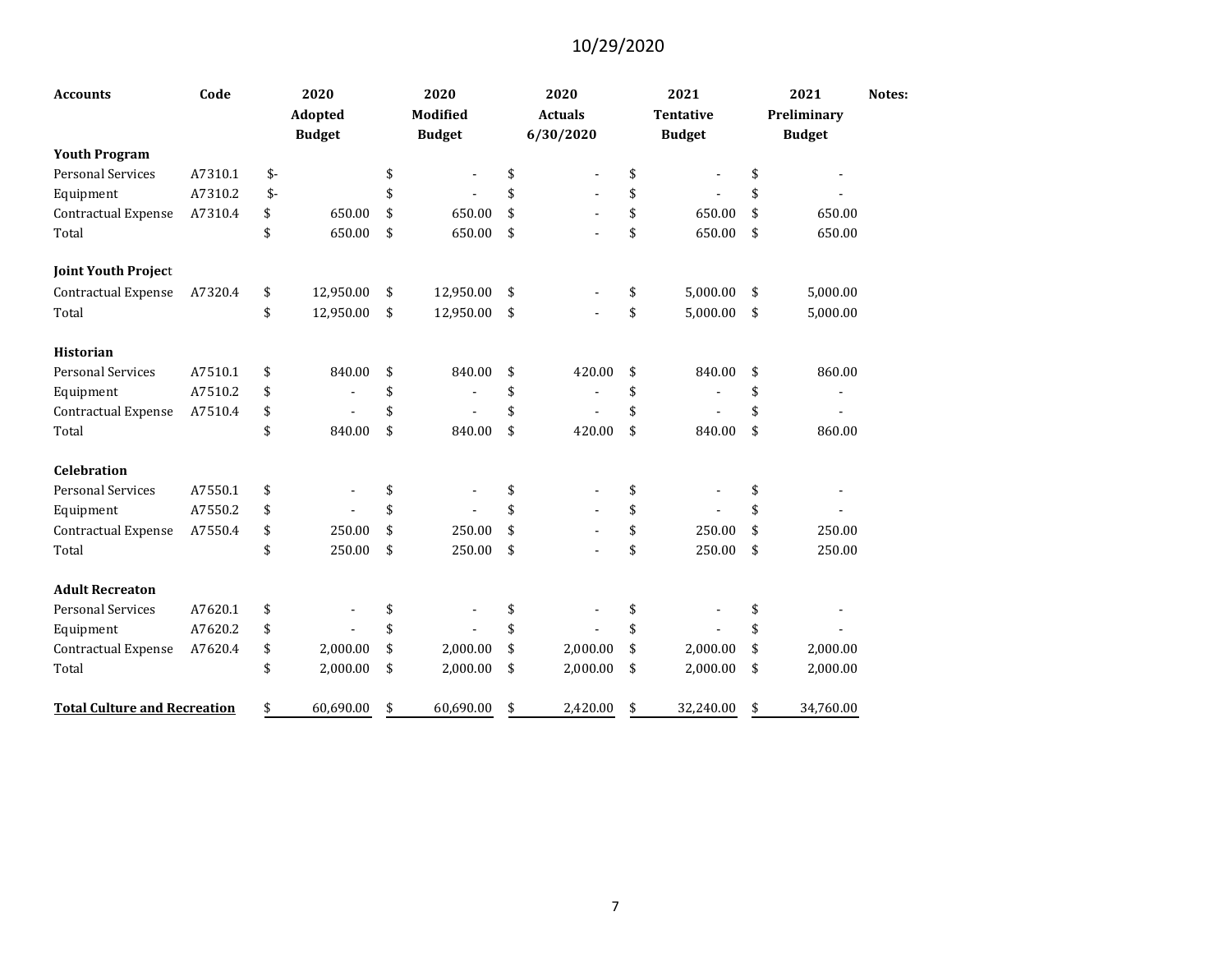| <b>Accounts</b>                    | Code    | 2020<br>Adopted<br><b>Budget</b> | 2020<br>Modified<br><b>Budget</b> | 2020<br><b>Actuals</b><br>6/30/2020 | 2021<br><b>Tentative</b><br><b>Budget</b> | 2021<br>Preliminary<br><b>Budget</b> | Notes: |
|------------------------------------|---------|----------------------------------|-----------------------------------|-------------------------------------|-------------------------------------------|--------------------------------------|--------|
| <b>Home and Community Services</b> |         |                                  |                                   |                                     |                                           |                                      |        |
| <b>Planning</b>                    |         |                                  |                                   |                                     |                                           |                                      |        |
| <b>Personal Services</b>           | A8020.1 | \$<br>4,900.00                   | \$<br>4,900.00                    | \$<br>2,449.98                      | \$<br>4,900.00                            | \$<br>5,000.00                       |        |
| Equipment                          | A8020.2 | \$                               | \$                                | \$                                  | \$                                        | \$                                   |        |
| Contractual Expense                | A8020.4 | \$<br>7,500.00                   | \$<br>7,500.00                    | \$<br>1,515.70                      | \$<br>7,200.00                            | \$<br>7,200.00                       |        |
| Total                              |         | \$<br>12,400.00                  | \$<br>12,400.00                   | \$<br>3,965.68                      | \$<br>12,100.00                           | \$<br>12,200.00                      |        |
| <b>Environmental Control</b>       |         |                                  |                                   |                                     |                                           |                                      |        |
| Contractual Expense                | A8090.4 | \$                               | \$                                | \$                                  | \$                                        | \$                                   |        |
| Total                              |         | \$                               | \$                                | \$                                  | \$                                        | \$                                   |        |
| <b>Cemeteries</b>                  |         |                                  |                                   |                                     |                                           |                                      |        |
| <b>Personal Services</b>           | A8810.1 | \$<br>3,500.00                   | \$<br>3,500.00                    | \$<br>1,128.51                      | \$<br>3,500.00                            | \$<br>3,915.00                       |        |
| Equipment                          | A8810.2 | \$<br>500.00                     | \$<br>500.00                      | \$                                  | \$                                        | \$                                   |        |
| <b>Contractual Expense</b>         | A8810.4 | \$<br>500.00                     | \$<br>500.00                      | \$                                  | \$<br>250.00                              | \$<br>250.00                         |        |
| Total                              |         | \$<br>4,500.00                   | \$<br>4,500.00                    | \$<br>1,128.51                      | \$<br>3,750.00                            | \$<br>4,165.00                       |        |
| Total Home and Community Sery \$   |         | 16,900.00                        | \$<br>16,900.00                   | \$<br>5,094.19                      | \$<br>15,850.00                           | \$<br>16,365.00                      |        |
| Undistributed                      |         |                                  |                                   |                                     |                                           |                                      |        |
| <b>Employee Benefits</b>           |         |                                  |                                   |                                     |                                           |                                      |        |
| <b>State Retirement</b>            | A9010.1 | \$<br>19,533.00                  | \$<br>19,533.00                   | \$                                  | \$<br>23,060.00                           | \$<br>23,060.00                      |        |
| Social Security                    | A9030.8 | \$<br>19,350.00                  | \$<br>19,350.00                   | \$<br>9,329.15                      | \$<br>20,586.00                           | \$<br>20,530.00                      |        |
| Unemployment Insu                  | A9050.8 | \$                               | \$                                | \$                                  |                                           |                                      |        |
| Disability Insurance               | A9055.8 | \$<br>250.00                     | \$<br>250.00                      | \$<br>61.80                         | \$<br>250.00                              | \$<br>250.00                         |        |
| Hospital and medica                | A9060.8 | \$<br>17,600.00                  | \$<br>17,600.00                   | \$<br>7,090.59                      | \$<br>17,852.00                           | \$<br>17,852.00                      |        |
| Employee Benefits-C                | A9089.8 | \$                               | \$                                | \$                                  | \$                                        | \$                                   |        |
| <b>Total Undistributed</b>         |         | 56,733.00                        | \$<br>56,733.00                   | \$<br>16,481.54                     | \$<br>61,748.00                           | \$<br>61,692.00                      |        |
| Total Appropriations/Expenditu \$  |         | 787,067.00                       | \$<br>787,067.00                  | \$<br>292,626.96                    | \$<br>756,853.00                          | \$<br>758,174.00                     |        |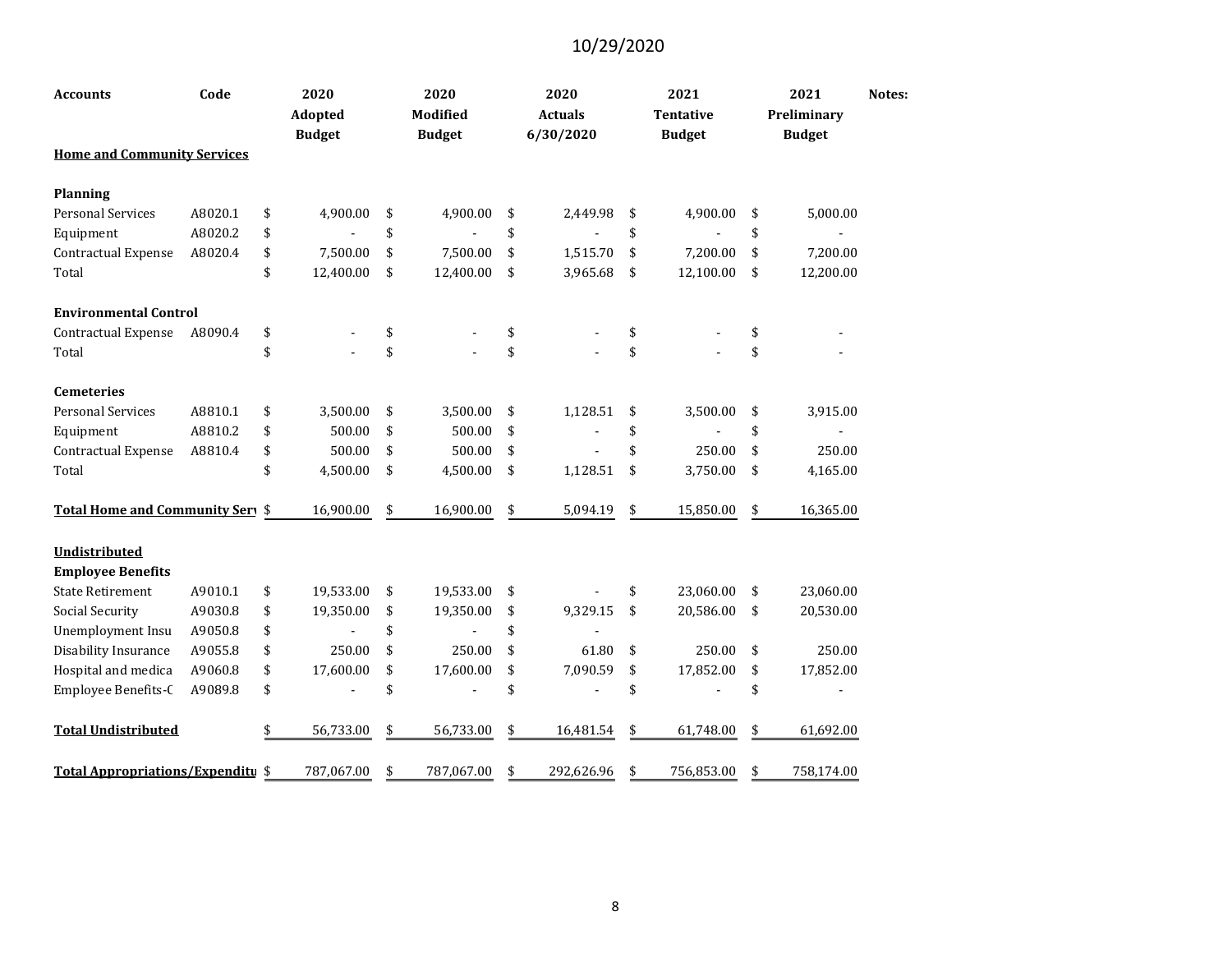| <b>Accounts</b>                        | Code  | 2020<br>Adopted<br><b>Budget</b> | 2020<br><b>Modified</b><br><b>Budget</b> | 2020<br><b>Actuals</b><br>6/30/2020 | 2021<br><b>Tentative</b><br><b>Budget</b> | 2021<br>Preliminary<br><b>Budget</b> | Notes: |
|----------------------------------------|-------|----------------------------------|------------------------------------------|-------------------------------------|-------------------------------------------|--------------------------------------|--------|
| <b>General Fund Estimated Revenues</b> |       |                                  |                                          |                                     |                                           |                                      |        |
| Real Property Tax Re                   | A1001 | \$<br>437,429.00                 | \$<br>437,429.00                         | \$<br>437,429.00                    | \$<br>428,215.00                          | \$<br>432,036.00                     |        |
| <b>Other Tax Items</b>                 |       |                                  |                                          |                                     |                                           |                                      |        |
| Other Payments in L                    | A1081 | \$<br>3,700.00                   | \$<br>3,700.00                           | \$<br>3,446.50                      | \$<br>3,700.00                            | \$<br>3,700.00                       |        |
| Interest and Penaltic                  | A1090 | \$<br>7,500.00                   | \$<br>7,500.00                           | \$<br>6,469.37                      | \$<br>7,000.00                            | \$<br>7,000.00                       |        |
| Other Non-Property                     | A1189 | \$                               | \$                                       | \$<br>165.66                        | \$                                        | \$<br>$\blacksquare$                 |        |
| Franchise                              | A1170 | \$<br>35,000.00                  | \$<br>35,000.00                          | \$<br>38,230.54                     | \$<br>36,000.00                           | \$<br>36,000.00                      |        |
| <b>Departmental Income</b>             |       |                                  |                                          |                                     |                                           |                                      |        |
| <b>Clerk Fees</b>                      | A1255 | \$<br>1,200.00                   | \$<br>1,200.00                           | \$<br>415.88                        | \$<br>1,000.00                            | \$<br>1,000.00                       |        |
| <b>Vital Statistics Fee</b>            | A1603 | \$<br>500.00                     | \$<br>500.00                             | \$<br>570.00                        | \$<br>700.00                              | \$<br>700.00                         |        |
| Culture and Recreati                   | A2089 | \$                               | \$                                       | \$                                  | \$                                        | \$                                   |        |
| <b>Planning Board Fees</b>             | A2115 | \$<br>1,000.00                   | \$<br>1,000.00                           | \$<br>75.00                         | \$<br>500.00                              | \$<br>500.00                         |        |
| <b>Use of Money</b>                    |       |                                  |                                          |                                     |                                           |                                      |        |
| <b>Interest and Earning</b>            | A2401 | \$<br>5,000.00                   | \$<br>5,000.00                           | \$<br>2,040.37                      | \$<br>4,000.00                            | \$<br>4,000.00                       |        |
| <b>Licenses and Permits</b>            |       |                                  |                                          |                                     |                                           |                                      |        |
| Dog License                            | A2544 | \$<br>3,500.00                   | \$<br>3,500.00                           | \$<br>1,849.00                      | \$<br>3,500.00                            | \$<br>3,500.00                       |        |
| Permits                                | A2590 | \$                               | \$                                       | \$                                  | \$                                        | \$                                   |        |
| <b>Fines and Forfeitures</b>           |       |                                  |                                          |                                     |                                           |                                      |        |
| Fines and Forfeited I                  | A2610 | \$<br>75,000.00                  | \$<br>75,000.00                          | \$<br>12,553.00                     | \$<br>72,500.00                           | \$<br>72,500.00                      |        |
| Sale of Property/Compensation for Loss |       |                                  |                                          |                                     |                                           |                                      |        |
| Sale of Real Property                  | A2660 | \$                               | \$                                       | \$                                  | \$                                        | \$                                   |        |
| Sale of Surplus Equip                  | A2665 | \$                               | \$                                       | \$                                  | \$                                        | \$                                   |        |
| <b>Unclassified Revenue</b>            |       |                                  |                                          |                                     |                                           |                                      |        |
| <b>Unclassified Revenue</b>            | A2770 | \$                               | \$                                       | \$<br>16.39                         | \$                                        | \$                                   |        |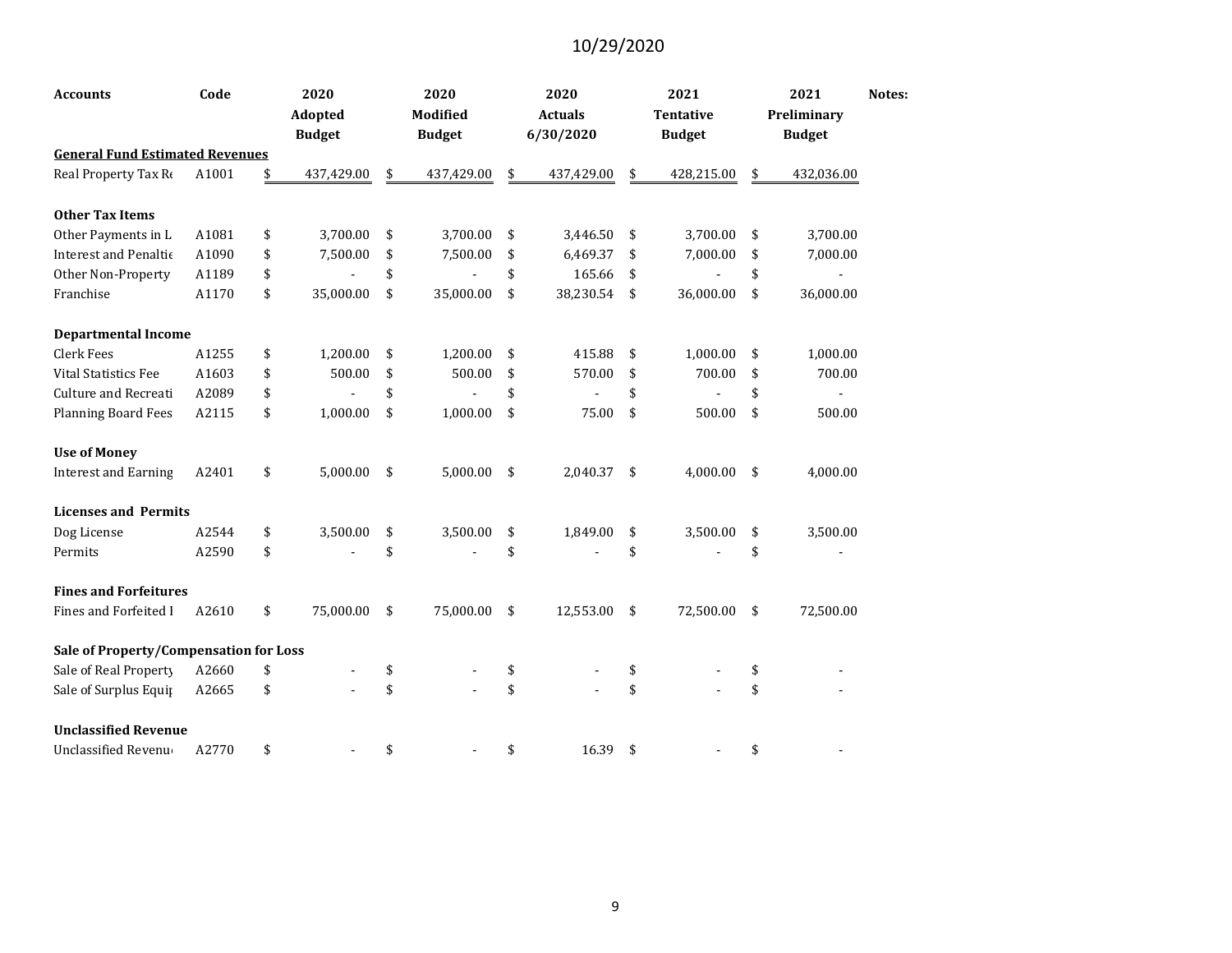| Accounts                                 | Code     | 2020<br>Adopted<br><b>Budget</b> | 2020<br><b>Modified</b><br><b>Budget</b> |               | 2020<br><b>Actuals</b><br>6/30/2020 | 2021<br><b>Tentative</b><br><b>Budget</b> | 2021<br>Preliminary<br><b>Budget</b> | Notes: |
|------------------------------------------|----------|----------------------------------|------------------------------------------|---------------|-------------------------------------|-------------------------------------------|--------------------------------------|--------|
| <b>State Aid</b>                         |          |                                  |                                          |               |                                     |                                           |                                      |        |
| <b>Revenue Sharing</b>                   | A3001    | \$<br>12,238.00                  | \$<br>12,238.00                          | \$            |                                     | \$<br>12,238.00                           | \$<br>12,238.00                      |        |
| Mortgage Tax                             | A3005    | \$<br>65,000.00                  | \$<br>65,000.00                          | \$            | 60,539.96                           | \$<br>70,000.00                           | \$<br>70,000.00                      |        |
| Grant Revenue - Oth                      | A3089    | \$                               | \$                                       | \$            |                                     | \$                                        | \$                                   |        |
| Grant Revenue - Hon                      | A3989    | \$                               | \$                                       | \$            |                                     | \$                                        | \$                                   |        |
| <b>Total Estimated Revenues</b>          |          | \$<br>209,638.00                 | \$<br>209,638.00                         | $\frac{1}{2}$ | 126,371.67                          | \$<br>211,138.00                          | \$<br>211,138.00                     |        |
| <b>Unexpended Balance</b>                |          | \$<br>140,000.00                 | \$<br>140,000.00                         | \$            | 361,246.73                          | \$<br>117,500.00                          | \$<br>115,000.00                     |        |
| HIGHWAY FUND                             |          | APPROPRIATED 2020 BUDGET         |                                          |               | cash on hand<br>6/30/2020           | appropriated<br>2021 budget               | appropriated<br>2021 budget          |        |
| <b>Highway Appropriations - Townwide</b> |          |                                  |                                          |               |                                     |                                           |                                      |        |
| <b>Bridges</b>                           |          |                                  |                                          |               |                                     |                                           |                                      |        |
| Contractual Expense                      | DA5120.4 | \$<br>10,000.00                  | \$<br>10,000.00                          | \$            |                                     | \$<br>10,000.00                           | \$<br>10,000.00                      |        |
| Total                                    |          | \$<br>10,000.00                  | \$<br>10,000.00                          | \$            |                                     | \$<br>10,000.00                           | \$<br>10,000.00                      |        |
| <b>Machinery</b>                         |          |                                  |                                          |               |                                     |                                           |                                      |        |
| Equipment                                | DA5130.2 | \$<br>33,000.00                  | \$<br>33,000.00                          | \$            |                                     | \$<br>33,000.00                           | \$<br>33,000.00                      |        |
| Contractual Expense                      | DA5130.4 | \$<br>80,000.00                  | \$<br>80,000.00                          | \$            | 46,881.09                           | \$<br>80,000.00                           | \$<br>80,000.00                      |        |
| Total                                    |          | \$<br>113,000.00                 | \$<br>113,000.00                         | \$            | 46,881.09                           | \$<br>113,000.00                          | \$<br>113,000.00                     |        |
| <b>Snow Removal - Town</b>               |          |                                  |                                          |               |                                     |                                           |                                      |        |
| Personal Services                        | DA5142.1 | \$<br>220,000.00                 | \$<br>220,000.00                         | \$            | 99,407.74                           | \$<br>220,000.00                          | \$<br>224,700.00                     |        |
| Contractual Expense                      | DA5142.4 | \$<br>85,000.00                  | \$<br>85,000.00                          | \$            | 21,220.06                           | \$<br>85,000.00                           | \$<br>85,000.00                      |        |
| Total                                    |          | \$<br>305,000.00                 | \$<br>305,000.00                         | \$            | 120,627.80                          | \$<br>305,000.00                          | \$<br>309,700.00                     |        |
| <b>Employee Benefits</b>                 |          |                                  |                                          |               |                                     |                                           |                                      |        |
| <b>State Retirement</b>                  | DA9010.8 | \$<br>28,744.00                  | \$<br>28,744.00                          | \$            |                                     | \$<br>28,816.00                           | \$<br>28,816.00                      |        |
| Social Security                          | DA9030.8 | \$<br>16,830.00                  | \$<br>16,830.00                          | \$            | 7,364.34                            | \$<br>16,830.00                           | \$<br>17,190.00                      |        |
| Hospital and Medica                      | DA9060.8 | \$<br>79,723.00                  | \$<br>79,723.00                          | \$            | 25,194.10                           | \$<br>85,000.00                           | \$<br>85,000.00                      |        |
| Other(uniforms/pfl)                      | DA9089.8 | \$<br>3,600.00                   | \$<br>3,600.00                           | \$            | 2,201.02                            | \$<br>3,600.00                            | \$<br>3,600.00                       |        |
| Total                                    |          | \$<br>128,897.00                 | \$<br>128,897.00                         | \$            | 34,759.46                           | \$<br>134,246.00                          | \$<br>134,606.00                     |        |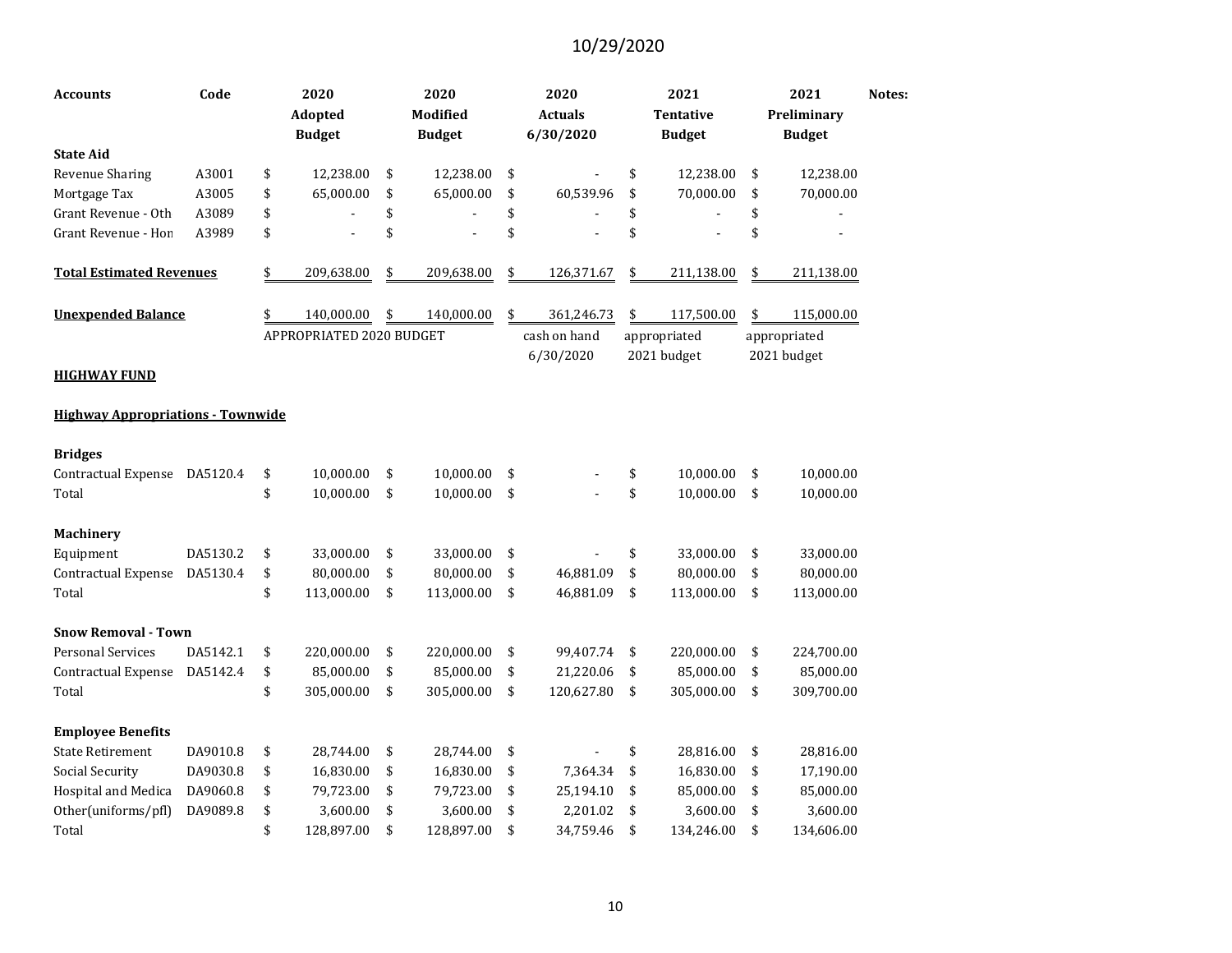| <b>Accounts</b>                                 | Code     | 2020<br>Adopted<br><b>Budget</b> | 2020<br>Modified<br><b>Budget</b> | 2020<br><b>Actuals</b><br>6/30/2020 | 2021<br>Tentative<br><b>Budget</b> | 2021<br>Preliminary<br><b>Budget</b> | Notes: |
|-------------------------------------------------|----------|----------------------------------|-----------------------------------|-------------------------------------|------------------------------------|--------------------------------------|--------|
| <b>Debt Service Principal</b>                   |          |                                  |                                   |                                     |                                    |                                      |        |
| Serial Bonds                                    | DA9710.6 | \$<br>73,355.00                  | \$<br>73,355.00                   | \$<br>73,354.32                     | \$<br>107,562.00                   | \$<br>107,562.00                     |        |
| <b>Bond Anticipation</b>                        | DA9730.6 | \$                               | \$                                | \$                                  | \$                                 | \$                                   |        |
| Capital Bonds                                   | DA9740.6 | \$                               | \$                                | \$                                  | \$                                 | \$                                   |        |
| Total                                           |          | \$<br>73,355.00                  | \$<br>73,355.00                   | \$<br>73,354.32                     | \$<br>107,562.00                   | \$<br>107,562.00                     |        |
| <b>Interest</b>                                 |          |                                  |                                   |                                     |                                    |                                      |        |
| Serial Bonds                                    | DA9710.7 | \$<br>8,627.00                   | \$<br>8,627.00                    | \$<br>8,626.43                      | \$<br>9,759.00                     | \$<br>9,759.00                       |        |
| <b>Bond Anticipation</b>                        | DA9730.7 | \$                               | \$                                | \$                                  | \$                                 | \$                                   |        |
| Capital Bonds                                   | DA9740.7 | \$                               | \$                                | \$                                  | \$                                 | \$                                   |        |
| Total                                           |          | \$<br>8,627.00                   | \$<br>8,627.00                    | \$<br>8,626.43                      | \$<br>9,759.00                     | \$<br>9,759.00                       |        |
| <b>Total Appropriations/Expenses</b>            |          | \$<br>638,879.00                 | \$<br>638,879.00                  | \$<br>284,249.10                    | \$<br>679,567.00                   | \$<br>684,627.00                     |        |
| <b>Highway Revenues - Townwide</b>              |          |                                  |                                   |                                     |                                    |                                      |        |
| <b>Local Sources</b>                            |          |                                  |                                   |                                     |                                    |                                      |        |
| Real Property Tax                               | DA1001   | \$<br>604,879.00                 | \$<br>604,879.00                  | \$<br>604,879.00                    | \$<br>642,067.00                   | \$<br>647,127.00                     |        |
| Sales of Scrap & Surp                           | DA2650   | \$                               | \$                                | \$                                  | \$                                 | \$                                   |        |
| <b>Interest and Earning</b>                     | DA2401   | \$<br>5,500.00                   | \$<br>5,500.00                    | \$<br>2,237.34                      | \$<br>4,000.00                     | \$<br>4,000.00                       |        |
| Compensation for Lc                             | DA2690   | \$                               | \$                                | \$                                  | \$                                 | \$                                   |        |
| Mowing - Washingto                              | DA2770   | \$<br>3,500.00                   | \$<br>3,500.00                    | \$                                  | \$<br>3,500.00                     | \$<br>3,500.00                       |        |
| <b>Total Est./Actual Revenues</b>               |          | \$<br>9,000.00                   | \$<br>9,000.00                    | \$<br>2,237.34                      | \$<br>7,500.00                     | \$<br>7,500.00                       |        |
| Townwide                                        |          |                                  |                                   |                                     |                                    |                                      |        |
| Unexpended Balance/cash on ha \$                |          | 25,000.00                        | \$<br>25,000.00                   | \$<br>577,787.30                    | \$<br>30,000.00                    | \$<br>30,000.00                      |        |
|                                                 |          | APPROPRIATED 2020 BUDGET         |                                   | cash on hand                        | appropriated                       | appropriated                         |        |
| <b>Highway Appropriations - Outside Village</b> |          |                                  |                                   | 6/30/2020                           | 2021 budget                        | 2021 budget                          |        |
| <b>General Repairs</b>                          |          |                                  |                                   |                                     |                                    |                                      |        |
| <b>Personal Services</b>                        | DB5110.1 | \$<br>188,000.00                 | \$<br>188,000.00                  | \$<br>91,747.03                     | \$<br>188,000.00                   | \$<br>192,060.00                     |        |
| <b>Contractual Expense</b>                      | DB5110.4 | \$<br>77,900.00                  | \$<br>77,900.00                   | \$<br>3,349.59                      | \$<br>77,900.00                    | \$<br>77,900.00                      |        |
| Total                                           |          | \$<br>265,900.00                 | \$<br>265,900.00                  | \$<br>95,096.62                     | \$<br>265,900.00                   | \$<br>269,960.00                     |        |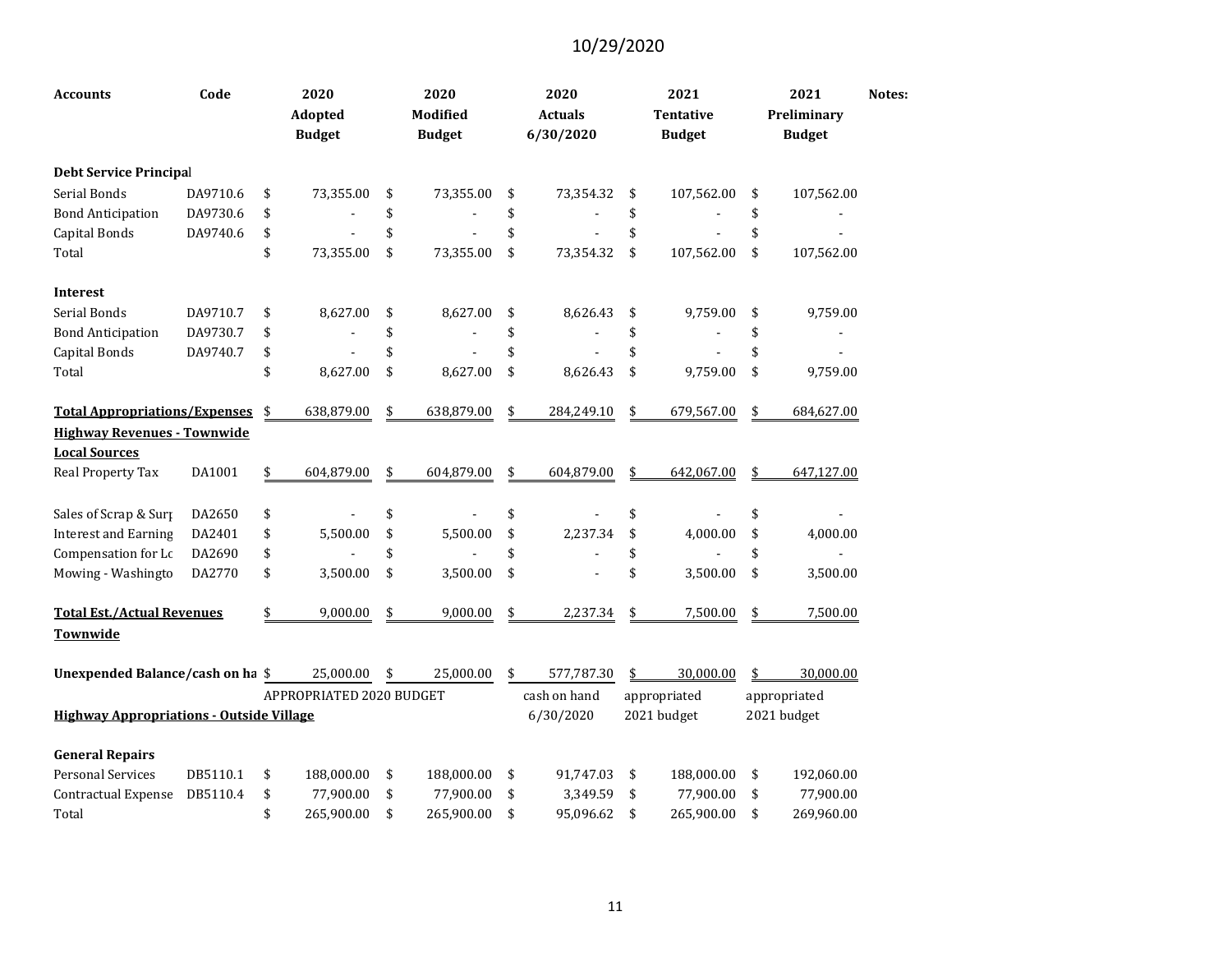| <b>Accounts</b>                                                 | Code     | 2020<br>Adopted<br><b>Budget</b> | 2020<br><b>Modified</b><br><b>Budget</b> | 2020<br><b>Actuals</b><br>6/30/2020 | 2021<br><b>Tentative</b><br><b>Budget</b> | 2021<br>Preliminary<br><b>Budget</b> | Notes: |
|-----------------------------------------------------------------|----------|----------------------------------|------------------------------------------|-------------------------------------|-------------------------------------------|--------------------------------------|--------|
| <b>Improvements</b>                                             |          |                                  |                                          |                                     |                                           |                                      |        |
| Capital Outlay                                                  | DB5112.2 | \$<br>250,000.00                 | \$<br>250,000.00                         | \$                                  | \$<br>240,000.00                          | \$<br>240,000.00                     |        |
| <b>Employee Benefits</b>                                        |          |                                  |                                          |                                     |                                           |                                      |        |
| <b>State Retirement</b>                                         | DB9010.8 | \$<br>24,485.00                  | \$<br>24,485.00                          | \$                                  | \$<br>26,573.00                           | \$<br>26,573.00                      |        |
| Social Security                                                 | DB9030.8 | \$<br>14,382.00                  | \$<br>14,382.00                          | \$<br>6,773.98                      | \$<br>14,382.00                           | \$<br>14,693.00                      |        |
| Hospital and Medica                                             | DB9060.8 | \$<br>79,723.00                  | \$<br>79,723.00                          | \$<br>53,074.55                     | \$<br>85,000.00                           | \$<br>85,000.00                      |        |
| Uniforms                                                        | DB9089.8 | \$<br>3,600.00                   | \$<br>3,600.00                           | \$<br>1,163.58                      | \$<br>3,600.00                            | \$<br>3,600.00                       |        |
| Total                                                           |          | \$<br>122,190.00                 | \$<br>122,190.00                         | \$<br>61,012.11                     | \$<br>129,555.00                          | \$<br>129,866.00                     |        |
| <b>Total Highway Appropriations -</b><br><b>Outside Village</b> |          | \$<br>638,090.00                 | \$<br>638,090.00                         | \$<br>156,108.73                    | \$<br>635,455.00                          | \$<br>639,826.00                     |        |
| <b>Highway Revenues - Outside Village</b>                       |          |                                  |                                          |                                     |                                           |                                      |        |
| <b>Local Sources</b>                                            |          |                                  |                                          |                                     |                                           |                                      |        |
| Real Property Tax                                               | DB1001   | \$<br>389,590.00                 | \$<br>389,590.00                         | \$<br>389,590.00                    | \$<br>403,455.00                          | \$<br>407,826.00                     |        |
| <b>Interest and Earning</b>                                     | DB2401   | \$<br>5,500.00                   | \$<br>5,500.00                           | \$<br>1,237.55                      | \$<br>4,000.00                            | \$<br>4,000.00                       |        |
| <b>State Aid</b>                                                |          |                                  |                                          |                                     |                                           |                                      |        |
| Consolidated Highwa                                             | DB3501   | \$<br>168,000.00                 | \$<br>168,000.00                         | \$                                  | \$<br>168,000.00                          | \$<br>168,000.00                     |        |
| Total Est./Actual Highway Reven \$                              |          | 173,500.00                       | \$<br>173,500.00                         | \$<br>1,702.80                      | \$<br>172,000.00                          | \$<br>172,000.00                     |        |
| Unexpended Balance/cash on ha                                   |          | \$<br>75,000.00                  | \$<br>75,000.00                          | \$<br>387,026.53                    | \$<br>60,000.00                           | \$<br>60,000.00                      |        |
|                                                                 |          | APPROPRIATED 2020 BUDGET         |                                          | cash on hand                        | appropriated                              | appropriated                         |        |
|                                                                 |          |                                  |                                          | 6/30/2020                           | 2021 budget                               | 2021 budget                          |        |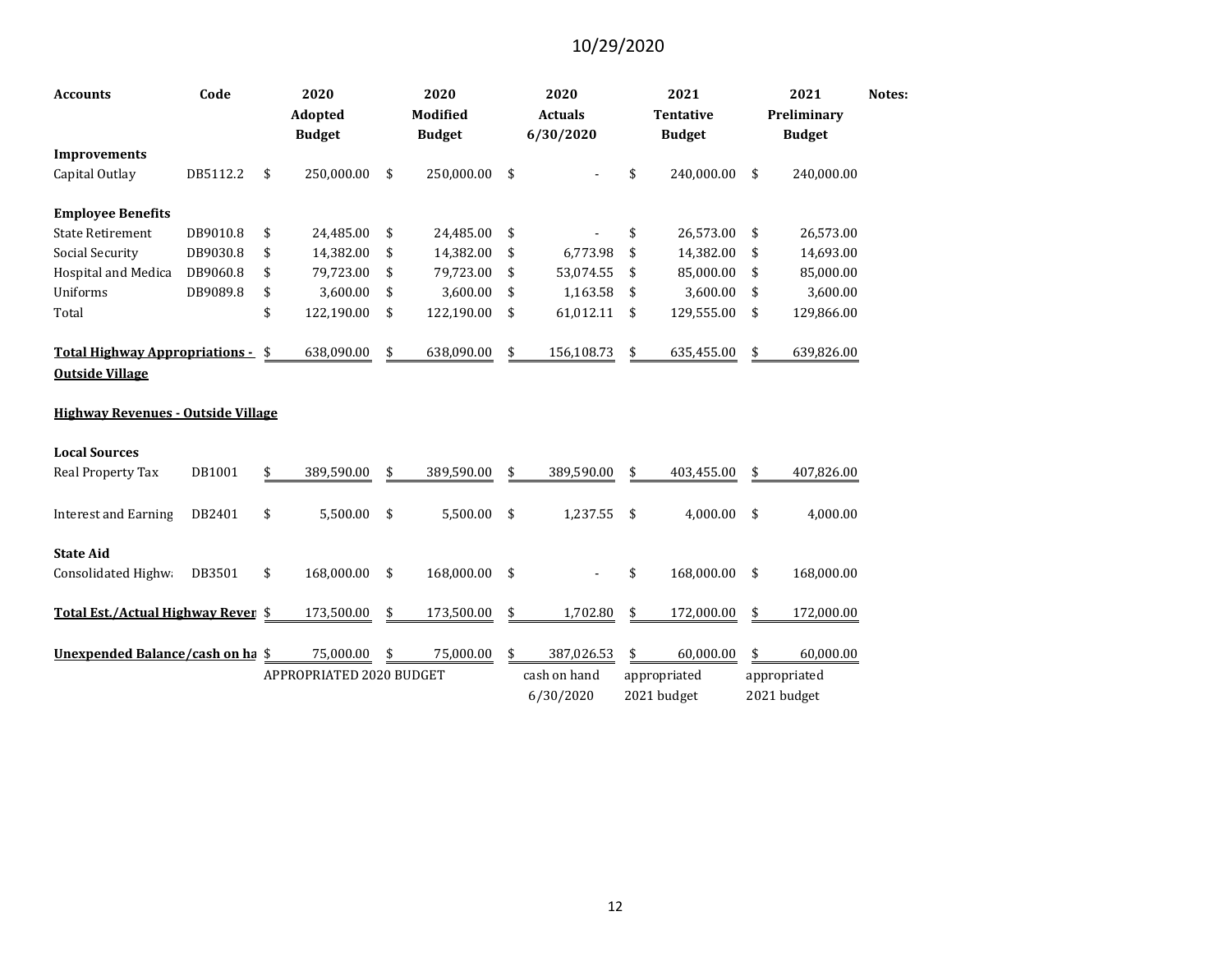| <b>Accounts</b>                    | Code          | 2020<br>Adopted     |      | 2020<br><b>Modified</b> |               | 2020<br><b>Actuals</b> |     | 2021<br><b>Tentative</b> |      | 2021<br>Preliminary | Notes:                                                  |
|------------------------------------|---------------|---------------------|------|-------------------------|---------------|------------------------|-----|--------------------------|------|---------------------|---------------------------------------------------------|
|                                    |               | <b>Budget</b>       |      | <b>Budget</b>           |               | 6/30/2020              |     | <b>Budget</b>            |      | <b>Budget</b>       |                                                         |
| <b>SPECIAL DISTRICTS</b>           |               |                     |      |                         |               |                        |     |                          |      |                     |                                                         |
| <b>Fire Protection Districts</b>   |               |                     |      |                         |               |                        |     |                          |      |                     |                                                         |
| <b>Appropriations/Expenditures</b> |               |                     |      |                         |               |                        |     |                          |      |                     |                                                         |
| #6 Fort Ann SF1                    | SF3410.4      | \$<br>204,390.00 \$ |      | 204,390.00 \$           |               | 204,390.00             | \$. | 204,390.00               | - \$ | 199,390.00          |                                                         |
| LOSAP                              | SF9010.8      | \$                  |      |                         | <sup>\$</sup> |                        | \$  |                          | \$   |                     |                                                         |
| Total                              |               | \$<br>204,390.00    | \$   | 204,390.00              | -S            | 204,390.00             | \$  | 204,390.00               | -\$  | 199,390.00          |                                                         |
| #7 Pilot Knob SF2                  | SF3410.4      | \$<br>95,250.00 \$  |      | 95,250.00 \$            |               | 95,250.00              | \$. | 95,250.00                | - \$ |                     | 90,250.00 contract - \$88,200.00, \$2,050.00 admin fee  |
| LOSAP                              | SF9010.8      | \$<br>$3,000.00$ \$ |      | $3,000.00$ \$           |               | 3,000.00               | \$  | 10,600.00                | - \$ |                     | 10,600.00 \$800.00 X 15 members                         |
| Total                              |               | \$<br>98,250.00     | -\$  | 98,250.00               | \$            | 98,250.00              | \$  | 105,850.00               | -\$  | 100,850.00          |                                                         |
| #8 West Fort Ann S                 | SF3410.4      | \$<br>244,934.00 \$ |      | 244,934.00              | -\$           | 244,934.00             | \$. | 244,934.00 \$            |      |                     | 239,934.00 contract - \$237,884.00, \$2,050.00 admin fe |
| LOSAP                              | SF9010.8      | \$<br>4,500.00      | - \$ | $4,500.00$ \$           |               | 4,500.00               | \$  | 9,800.00                 | - \$ | 9.800.00            | \$800.00 X 14 members                                   |
| Total                              |               | \$<br>249,434.00    | - \$ | 249,434.00              | \$            | 249,434.00             | \$  | 254,734.00               | - \$ | 249,734.00          |                                                         |
| <b>Total - All Fire Dist</b>       | <b>TOTALS</b> | \$<br>552,074.00    | - \$ | 552,074.00              | -S            | 552,074.00             | S   | 564,974.00               | - S  | 549,974.00          |                                                         |
| <b>Revenues - Local Sources</b>    |               |                     |      |                         |               |                        |     |                          |      |                     |                                                         |
| Real Property Tax                  | SF1001        | \$<br>552,074.00    | \$   | 552,074.00              | \$            | 552,074.00             | \$  | 564,974.00               | -\$  | 549,974.00          |                                                         |